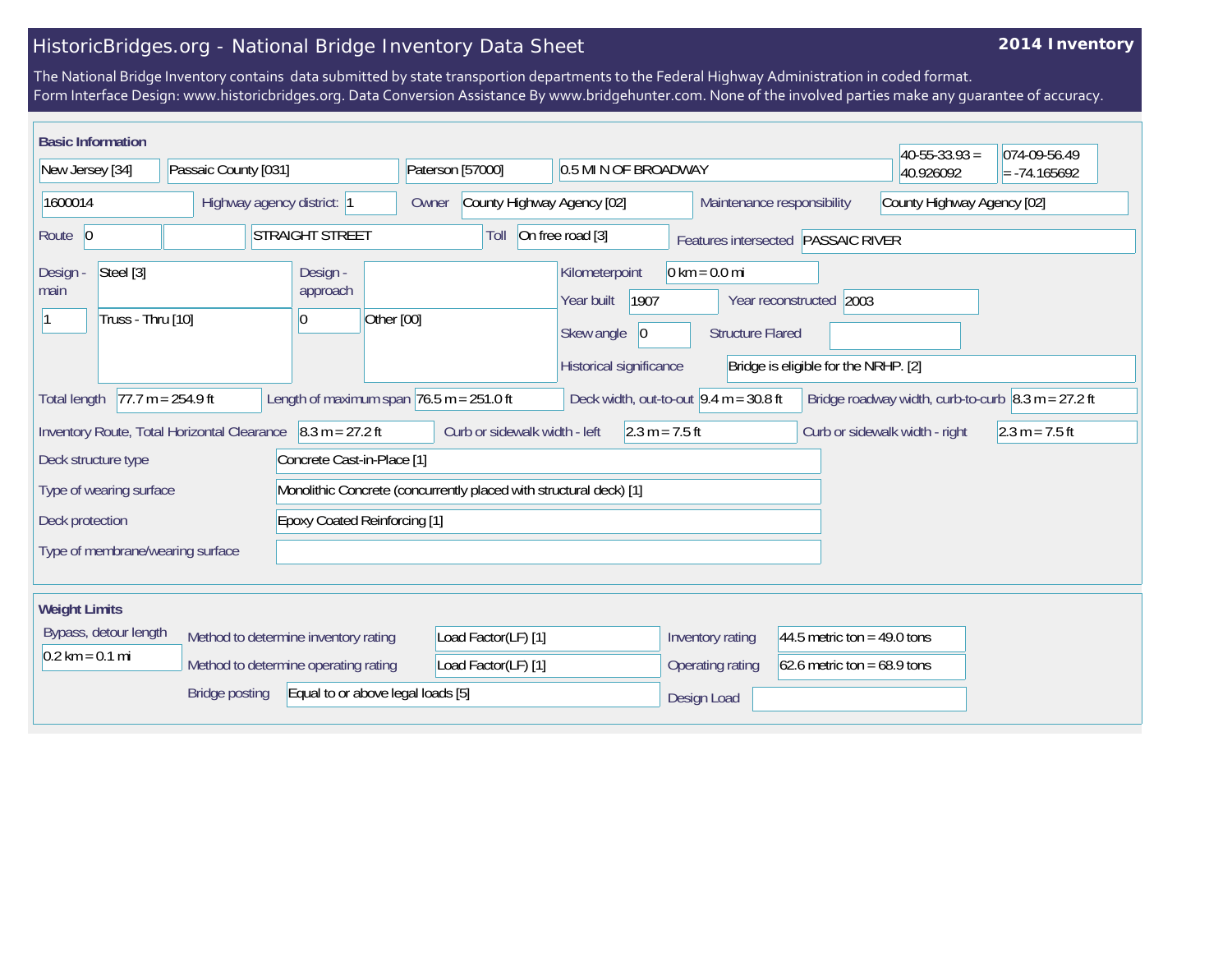| <b>Functional Details</b>                                                                                                              |                                                            |        |                                                       |                                                  |                        |                    |        |                                                       |
|----------------------------------------------------------------------------------------------------------------------------------------|------------------------------------------------------------|--------|-------------------------------------------------------|--------------------------------------------------|------------------------|--------------------|--------|-------------------------------------------------------|
| 23312<br>Average daily truck traffi<br>Average Daily Traffic                                                                           | Year 2013<br>%                                             |        | Future average daily traffic                          |                                                  | 28570                  | Year               | 2033   |                                                       |
| Road classification<br>Local (Urban) [19]                                                                                              | Lanes on structure 2                                       |        |                                                       |                                                  | Approach roadway width |                    |        | $\sqrt{9.1}$ m = 29.9 ft                              |
| Type of service on bridge Highway-pedestrian [5]                                                                                       | Direction of traffic 2 - way traffic [2]                   |        |                                                       |                                                  | Bridge median          |                    |        |                                                       |
| Parallel structure designation<br>No parallel structure exists. [N]                                                                    |                                                            |        |                                                       |                                                  |                        |                    |        |                                                       |
| Type of service under bridge<br>Waterway [5]                                                                                           | Navigation control<br>Lanes under structure<br>$ 0\rangle$ |        |                                                       |                                                  |                        |                    |        |                                                       |
| Navigation vertical clearanc<br>$0 = N/A$                                                                                              |                                                            |        | Navigation horizontal clearance $\vert 0 = N/A \vert$ |                                                  |                        |                    |        |                                                       |
| Minimum navigation vertical clearance, vertical lift bridge                                                                            |                                                            |        |                                                       | Minimum vertical clearance over bridge roadway   |                        |                    |        | $4.66$ m = 15.3 ft                                    |
| Minimum lateral underclearance reference feature Feature not a highway or railroad [N]                                                 |                                                            |        |                                                       |                                                  |                        |                    |        |                                                       |
| Minimum lateral underclearance on right $0 = N/A$                                                                                      |                                                            |        |                                                       | Minimum lateral underclearance on left $0 = N/A$ |                        |                    |        |                                                       |
| Minimum vertical underclearance reference feature Feature not a highway or railroad [N]<br>Minimum Vertical Underclearance $ 0 = N/A $ |                                                            |        |                                                       |                                                  |                        |                    |        |                                                       |
| Appraisal ratings - underclearances N/A [N]                                                                                            |                                                            |        |                                                       |                                                  |                        |                    |        |                                                       |
| <b>Repair and Replacement Plans</b>                                                                                                    |                                                            |        |                                                       |                                                  |                        |                    |        |                                                       |
| Type of work to be performed                                                                                                           | Work to be done by contract [1]<br>Work done by            |        |                                                       |                                                  |                        |                    |        |                                                       |
| Widening of existing bridge or other major structure<br>without deck rehabilitation or replacement [33]                                | Bridge improvement cost                                    | 121000 |                                                       | Roadway improvement cost                         |                        |                    | 121000 |                                                       |
|                                                                                                                                        | Length of structure improvement                            |        | $77.7 m = 254.9 ft$                                   |                                                  |                        | Total project cost | 267000 |                                                       |
|                                                                                                                                        | Year of improvement cost estimate                          |        | 2009                                                  |                                                  |                        |                    |        |                                                       |
|                                                                                                                                        | Border bridge - state                                      |        |                                                       |                                                  |                        |                    |        | Border bridge - percent responsibility of other state |
|                                                                                                                                        | Border bridge - structure number                           |        |                                                       |                                                  |                        |                    |        |                                                       |